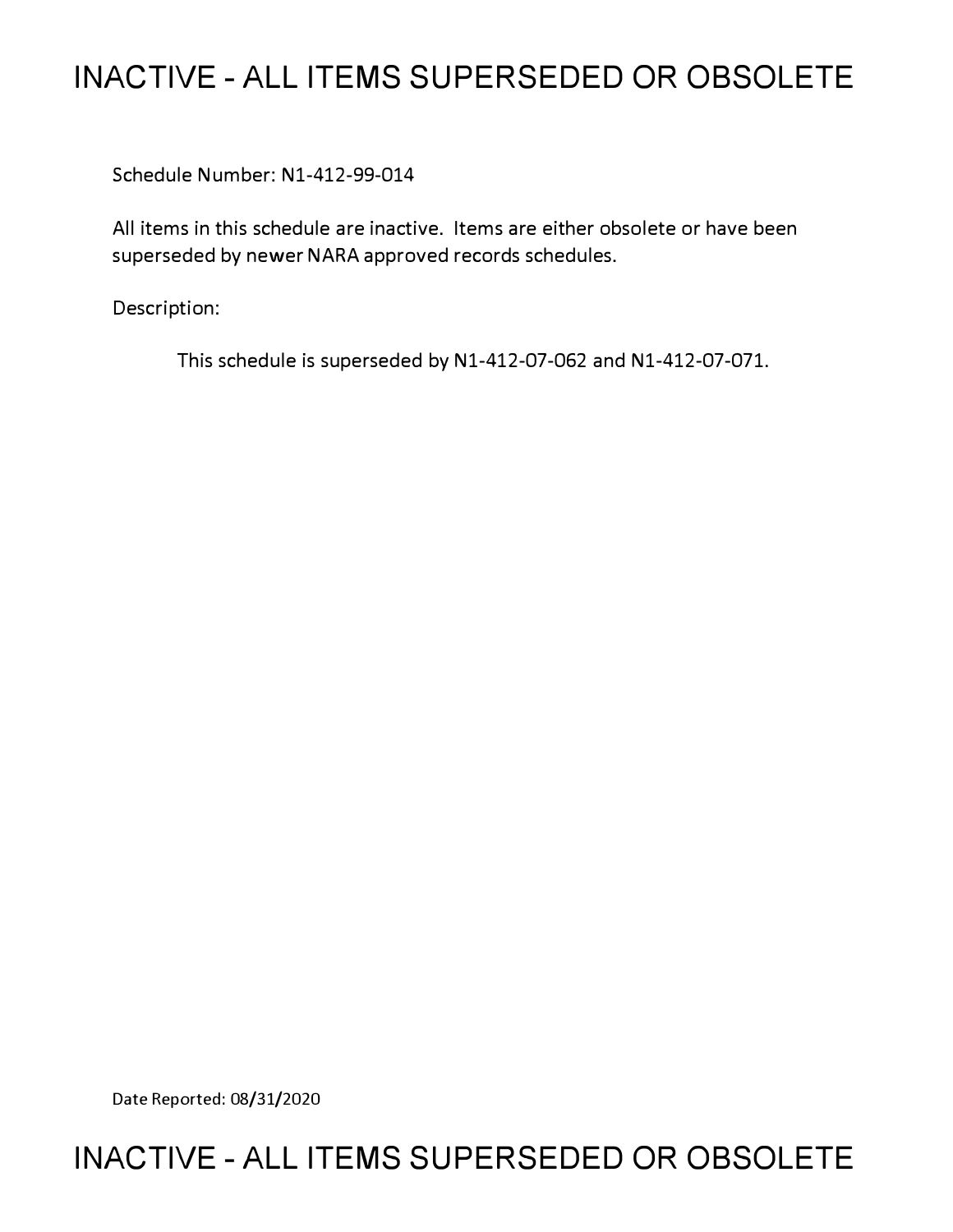| <b>REQUEST FOR RECORDS DISPOSITION AUTHORITY</b>                               |                                                                                                       |                                                                                                                                                                                                   |              | N1-412-99- $14$                             |                                   |                                     |
|--------------------------------------------------------------------------------|-------------------------------------------------------------------------------------------------------|---------------------------------------------------------------------------------------------------------------------------------------------------------------------------------------------------|--------------|---------------------------------------------|-----------------------------------|-------------------------------------|
| To: NATIONAL ARCHIVES and RECORDS ADMINISTRATION (NIR)<br>WASHINGTON, DC 20408 |                                                                                                       | DATE RECEIVED<br>$9 - 27 - 99$                                                                                                                                                                    |              |                                             |                                   |                                     |
|                                                                                |                                                                                                       |                                                                                                                                                                                                   |              |                                             | 1. FROM (Agency or establishment) |                                     |
|                                                                                | <b>Environmental Protection Agency</b>                                                                |                                                                                                                                                                                                   |              |                                             |                                   |                                     |
| 2. MAJOR SUBDIVISION                                                           |                                                                                                       | In accordance with the provisions of 44 U.S.C.<br>the disposition request, including<br>3303a,<br>amendments, is approved except for items that may<br>marked "disposition not approved" or<br>be |              |                                             |                                   |                                     |
| 3. MINOR SUBDIVISION                                                           |                                                                                                       |                                                                                                                                                                                                   |              | "withdrawn" in column 10.                   |                                   |                                     |
| Rachel Van Wingen                                                              | 4. NAME OF PERSON WITH WHOM TO CONFER                                                                 | 5. TELEPHONE<br>202/260-9709                                                                                                                                                                      | <b>DATE</b>  | $3 - 29 - 00$                               |                                   | ARCAINIST OF THE UNITED STATES      |
| $X$ is not required;<br>DATE                                                   | GAO manual for Guidance of Federal Agencies,<br>is attached; or<br>SIGNATURE OF AGENCY REPRESENTATIVE | retention periods specified; and that written concurrence from the General Accounting Office, under the provisions of Title 8 of the<br>has been requested.                                       | <b>TITLE</b> |                                             |                                   |                                     |
| 9123199                                                                        | 'an Winger                                                                                            |                                                                                                                                                                                                   |              | <b>Agency Records Officer</b>               |                                   |                                     |
|                                                                                |                                                                                                       |                                                                                                                                                                                                   |              | 9. GRS OR SUPERSEDED<br><b>JOB CITATION</b> |                                   | 10. ACTION TAKEN<br>(NARA USE ONLY) |
|                                                                                | See attached U.S. EPA Records Control<br>Schedule for:                                                |                                                                                                                                                                                                   |              |                                             |                                   |                                     |
| 540<br>100                                                                     |                                                                                                       |                                                                                                                                                                                                   |              |                                             |                                   |                                     |
| 586                                                                            |                                                                                                       |                                                                                                                                                                                                   |              |                                             |                                   |                                     |
|                                                                                |                                                                                                       |                                                                                                                                                                                                   |              |                                             |                                   | EPA 540<br>10, 16/17                |

Agney, NX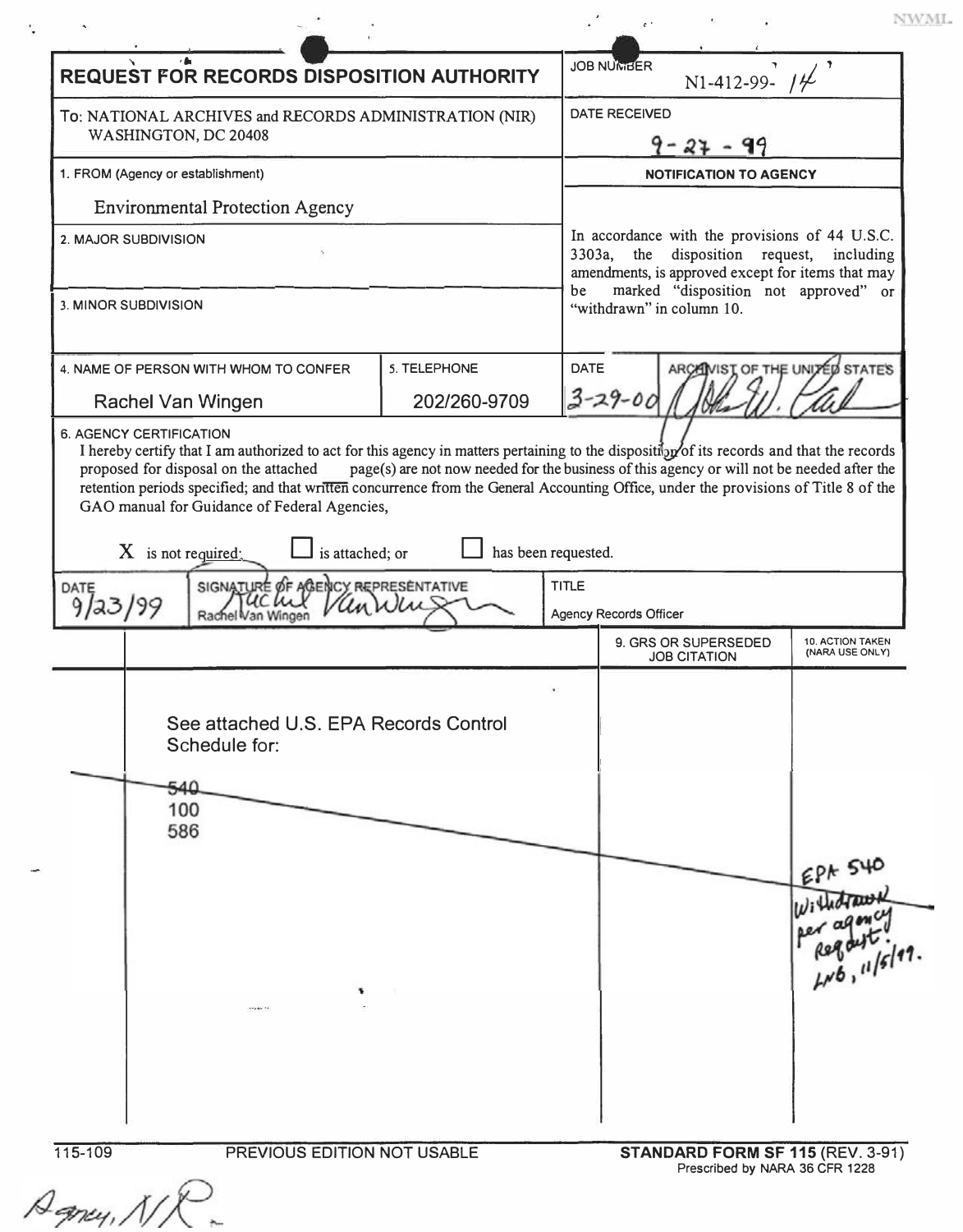#### **DRAFT OF 11/18/98**

## **U.S. EPA RECORDS SCHEDULE**

SERIES TITLE: Civil Rights Program Subject Files

PROGRAM: Civil Rights

EPA SERIES NO 540

AGENCY FILE CODER CIVL 540

**NARA DISPOSAL AUTHORITY: N1-412-96-2/8** (Use this number to recire records to the FRC)

**APPLICABILITY:** 

*IDENTIFYING INFORMATION:*  DESCRIPTION: There are two types of general subject files:

a. Contains correspondence, memoranda, reports, printed and published materials, and other records relating to major policies and activities of the Civil Rights program. Includes Affirmative Action Plans, committee documentation, copies of legislation, rules and regulations, correspondence with other EPA offices and research centers, speeches, and other general records not pertaining to cases.

b. Contains records relating to the administrabive management of the Civil Rights program.

**ARRANGEMENT:** Arrangement varies.

Subject files

TYPE OF RECORDS: SPECIFIC RESTRICTIONS<br>Subject files **SUBS** None

**MEDIUM: VITAL RECORD:**  Paper, electronic No

**FUNCTIONS SUPPORTED:**  Program operations

**SPECIFIC LEGAL REQUIREMENTS:** 

ML.

Page 1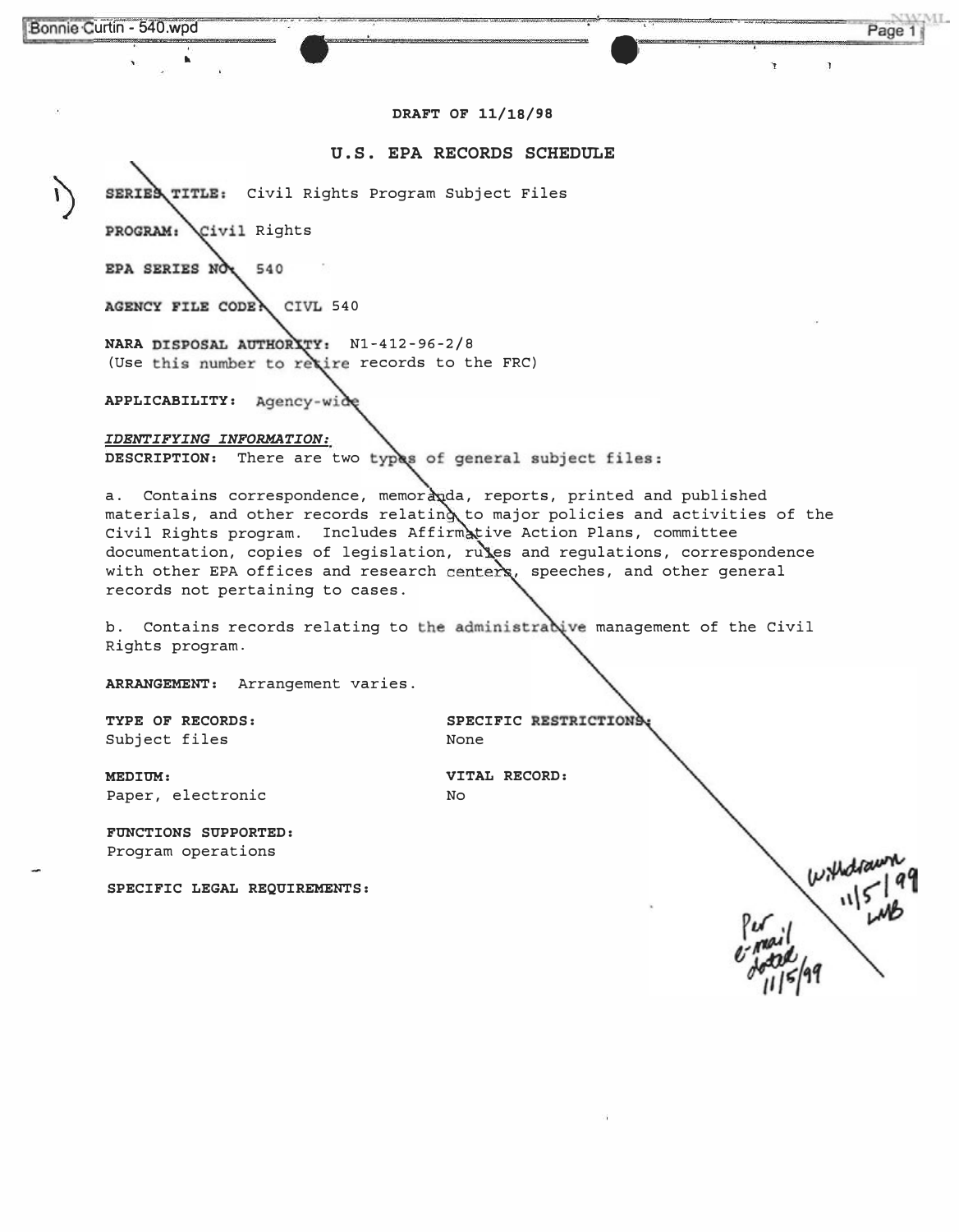| Bonnie Curtin - 540.wpd                                                                                                                          |                                   |               | NWML.<br>Page 2 |
|--------------------------------------------------------------------------------------------------------------------------------------------------|-----------------------------------|---------------|-----------------|
|                                                                                                                                                  |                                   |               |                 |
|                                                                                                                                                  |                                   |               |                 |
| EPA SERIES NO. 540                                                                                                                               |                                   |               |                 |
| DISPOSITION INFORMATION:                                                                                                                         |                                   |               |                 |
| FINAL DISPOSITION:<br>a. Record copy: Permanent                                                                                                  | TRANSFER TO FRC PERMITTED:<br>Yes |               |                 |
| b. Record copy: Disposable                                                                                                                       | Yes                               |               |                 |
| c. Electronic versions created                                                                                                                   |                                   |               |                 |
| with office automation                                                                                                                           |                                   |               |                 |
| applications: Disposable                                                                                                                         | No.                               |               |                 |
| FILE BREAK INSTRUCTIONS:                                                                                                                         |                                   |               |                 |
| a-b. Break file annually; bring forward active materials.                                                                                        |                                   |               |                 |
| c. See Disposition Instructions.                                                                                                                 |                                   |               |                 |
| DISPOSITION INSTRUCTIONS:                                                                                                                        |                                   |               |                 |
| a. Keep inactive materials $\mathbf{\hat{n}}$ office up to 5 years after file break, then                                                        |                                   |               |                 |
| retire to FRC. Transfer to the National Archives in 5 year blocks when the<br>most recent record is 20 years old.                                |                                   |               |                 |
| b. Keep inactive materials in office up to 3 years after file break, then<br>retire to FRC. Destroy when 5 years old.                            |                                   |               |                 |
| c. Delete when record copy is generated.                                                                                                         |                                   |               |                 |
| APPLICATION GUIDANCE:                                                                                                                            |                                   |               |                 |
| REASONS FOR DISPOSITION: Retention for item k has been extended to 5 years to<br>make it consistent with Agency-wide practice.                   |                                   |               |                 |
| AGENCY-WIDE GUIDANCE: Record copy for item a is maintained by the<br>Headquarters Office of Civil Rights who is responsible for implementing the |                                   |               |                 |
| disposition. All other copies may be destroyed when no longer needed for<br>audit, legal, administrative, or other operational purposes.         |                                   |               |                 |
| Record copies of Affirmative Action Plans are covered in EPA 542.                                                                                |                                   |               |                 |
| PROGRAM OFFICE GUIDANCE/DESCRIPTIVE INFORMATION:                                                                                                 |                                   |               |                 |
| CUSTODIAL INFORMATION:<br>CONTROLLING UNIT: Multiple units                                                                                       | CONTACT POINT:                    |               |                 |
| Name:                                                                                                                                            | Name:                             |               |                 |
| Location:                                                                                                                                        | Mail Code:                        |               |                 |
| Inclusive Dates:                                                                                                                                 | Telephone:                        |               |                 |
| Volume on Hand (Feet):                                                                                                                           | Office:                           | $w_i$ thdrawn |                 |
| Annual Accumulation:                                                                                                                             | Room:                             |               |                 |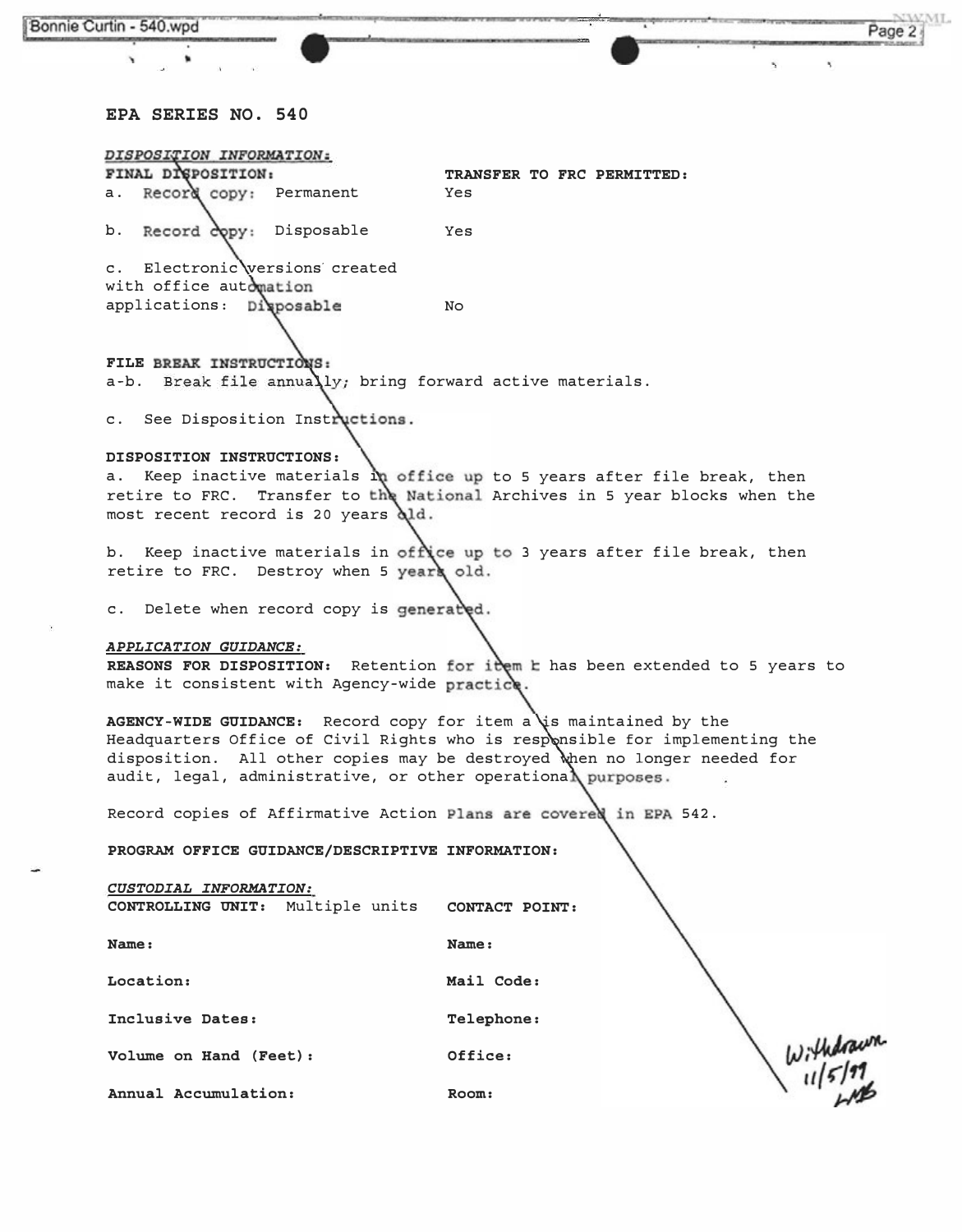

 $\mathbf{r}$ 

EPA SERIES NO. 540 and and  $(\text{feat}\,\varphi r\text{ inches})$ CONTROL INFORMATION: RELATED ITKMS: EPA 542 PREVIOUSLY APAROVED BY NARA SCHEDULE NOS: N1-412-87-3/1a, NC1-412-80-2/2b Approval Entry Last Approval Modified Date EPA Date NARA Date  $4/28/95$ 7/22/93 11/18/98  $W+1$ 

Page 3

×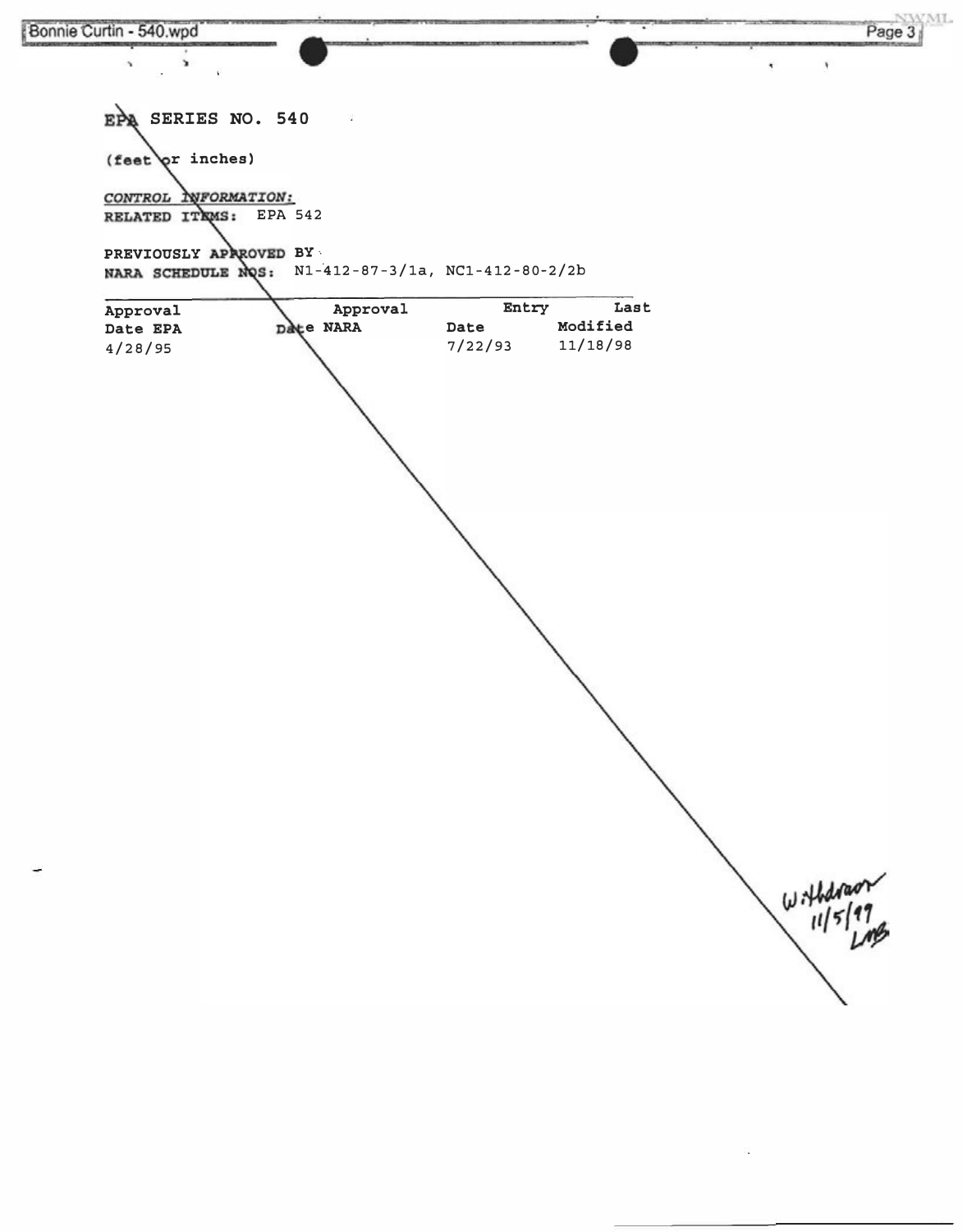## *DRAFT OF 11/8/99*

## **U.S. EPA RECORDS SCHEDULE**

*SERIES TITLE:* Appointee Clearance and Vetting Files

*PROGRAM:* Personnel

�

2)

*EPA SERIES NO:* 100

*NARA DISPOSAL AUTHORITY:* Nl-412-99-14/3

*APPLICABILITY:* Agency-wide

### *IDENTIFYING INFORMATION:*

*DESCRIPTION:* Files consist of records resulting from liaison with the White House to evaluate the suitability of individuals for non-career positions. The files include correspondence, applications for employment, resumes, background information about individuals, financial disclosure forms, security clearances, notifications of personnel action, White House clearance checklists, and other documentation relating to the selection, clearance, and appointment of political appointees.

*ARRANGEMENT:* 

Case files

*TYPE OF RECORDS: SPECIFIC RESTRICTIONS:* 

*MEDIUM: VITAL RECORD:*  Paper, electronic

*FUNCTIONS SUPPORTED:*  Personnel administration

*SPECIFIC LEGAL REQUIREMENTS:* 

NWML

 $\sim 100$ 

 $\mathcal{A} \subseteq \mathcal{F}$  .

 $\sim$  100  $\pm$ 

 $\mathbf{L}$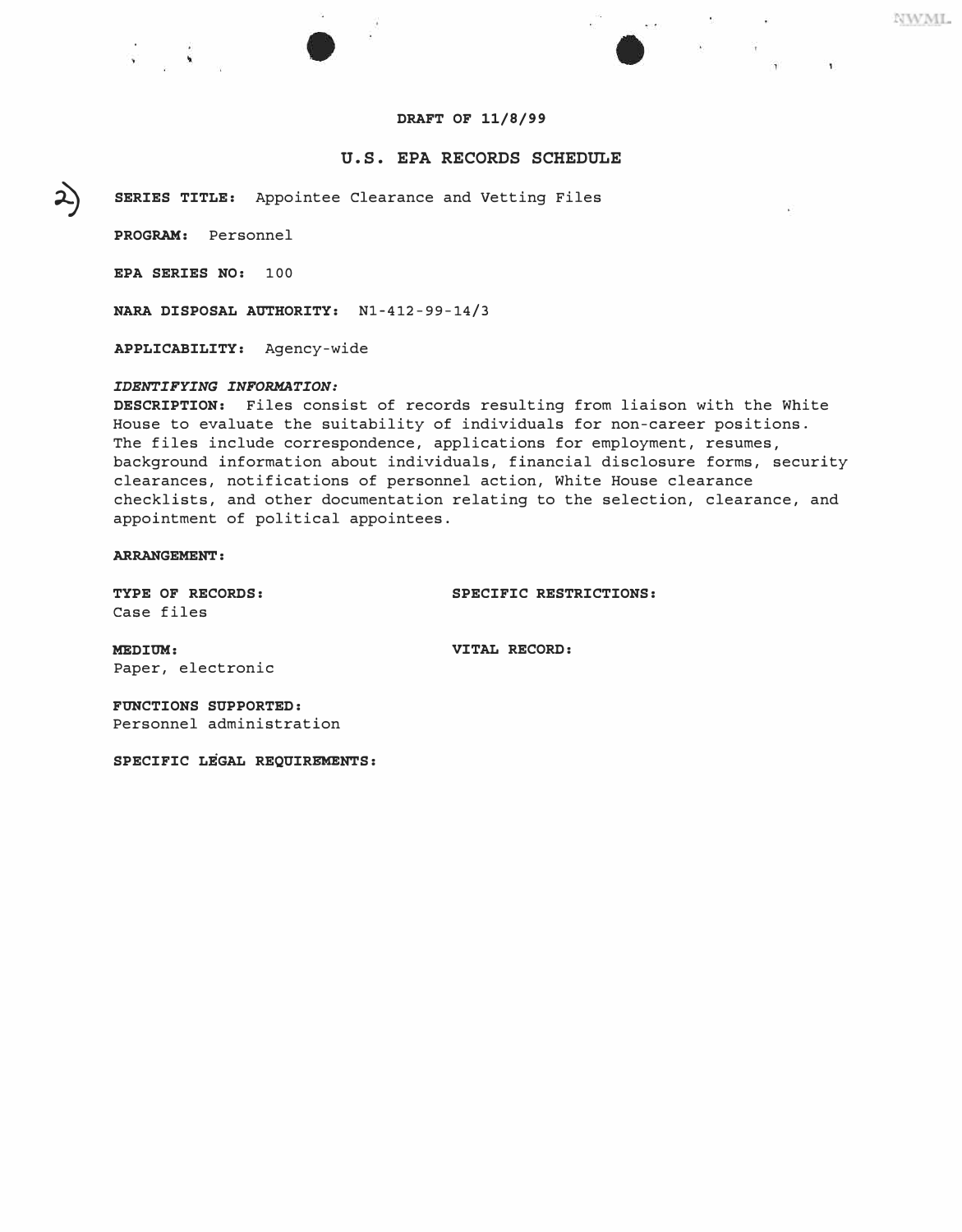## *DISPOSITION INFORMATION:*

| <b>FINAL DISPOSITION:</b>      | TRANSFER TO FRC PERMITTED:    |
|--------------------------------|-------------------------------|
| a. Record copy for Appointees: |                               |
| Disposable                     | See Disposition Instructions. |

b. Record copy for Non-appointees: Disposable No

c. Electronic versions created by electronic mail and word processing applications: No

#### *FILE BREAK INSTRUCTIONS:*

a. See Disposition Instructions.

b. Break file on termination of consideration.

•

c. See Disposition Instructions.

### *DISPOSITION INSTRUCTIONS:*

a. Destroy at the end of the Presidential administration during which the individual is hired, except for any original material appropriate for filing in OPFs, which should be placed in those files.

b. Destroy 1 year after file is closed but not later than the end of the Presidential administration during which the individual is considered.

c. Delete when record copy is generated.

#### *APPLICATION GUIDANCE:*

*REASONS FOR DISPOSITION:* Disposition conforms with NARA Bulletin 95-6 dated September 8, 1995.

*AGENCY-WIDE GUIDANCE:* Correspondence related to offering appointments to potential employees is scheduled as EPA 557.

Records containing personal information should be shredded to protect confidentiality.

*PROGRAM OFFICE GUIDANCE/DESCRIPTIVE INFORMATION:* 

| CUSTODIAL INFORMATION:<br>CONTROLLING UNIT: | CONTACT POINT:                 |  |  |
|---------------------------------------------|--------------------------------|--|--|
| OGC.<br>Name:                               | Robert Dreher<br>Name:         |  |  |
| Location: Waterside Mall                    | Mail Code: 2310                |  |  |
| Inclusive Dates:                            | <b>Telephone: 202-260-8040</b> |  |  |
| Volume on Hand (Feet): 1                    | Office:                        |  |  |

NWML

in and a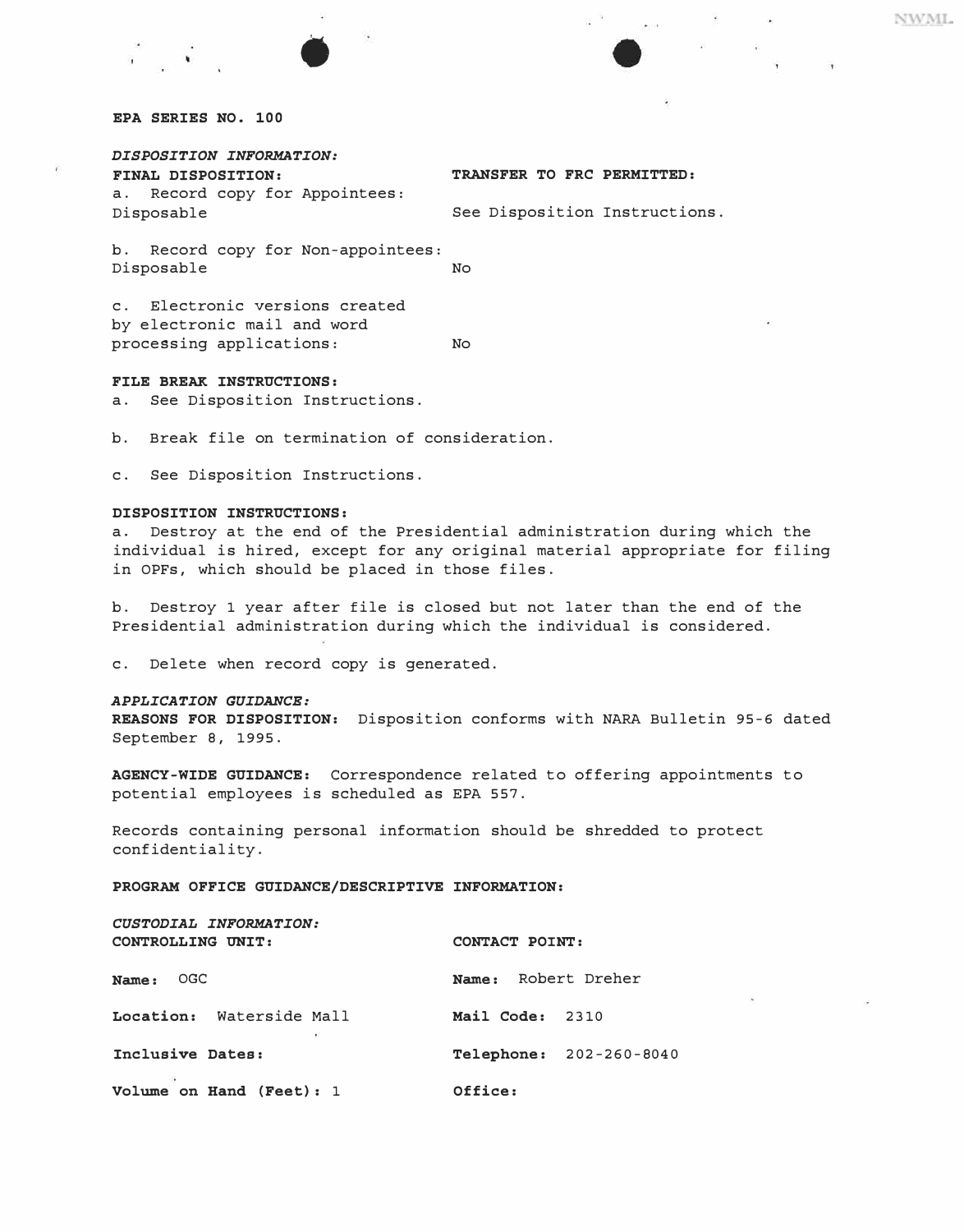



*EPA SERIES NO. 100* 

*in. Annual Accumulation:* 1 *Room:* 635 WT *(feet or inches)* 

*CONTROL INFORMATION: RELATED ITEMS:* EPA 557

*BY PREVIOUSLY APPROVED NARA SCHEDULE NOS:* 

| Approval | Approval  | Entry   | Last     |
|----------|-----------|---------|----------|
| Date EPA | Date NARA | Date    | Modified |
| 4/24/96  |           | 12/7/95 | 11/8/99  |

- 98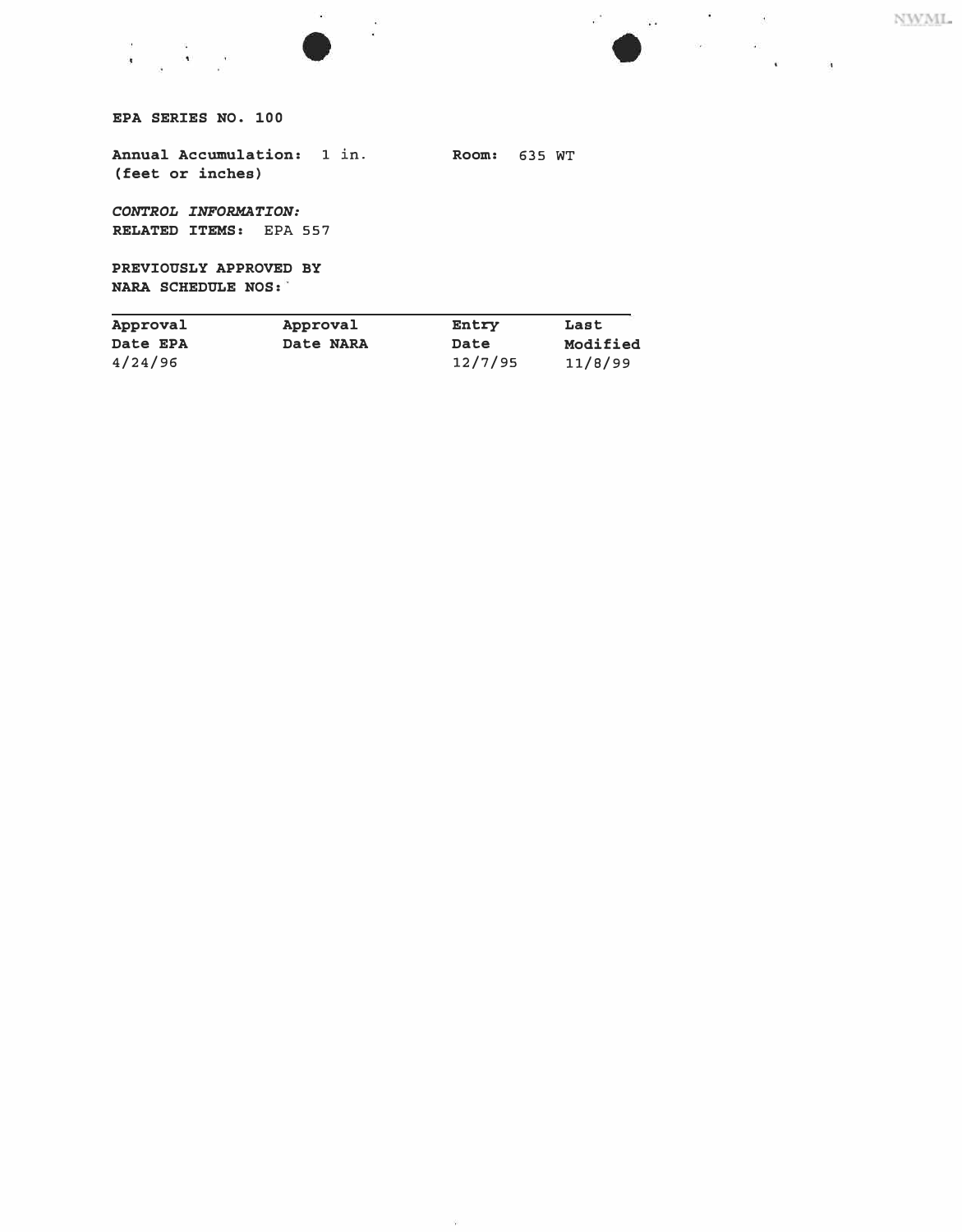## **U.S. EPA RECORDS SCHEDULE**

 $\sim$ 

 $\mathbf{r} = \mathbf{r}$ 

NWML.

*SERIES TITLE:* Laboratory Performance Evaluation Studies Proficiency Testing (PT)

*PROGRAM:* Research and Development Laboratories

*EPA SERIES NO: 586* 

*AGENCY FILE CODE: RNDL 586* 

*NARA DISPOSAL AUTHORITY:* Nl-412-99-14/2 (U**s**e thi**s** number to retire recor**ds** to the FRC**)** 

*APPLICABILITY:* Nationa*l* Environmenta*l* **R**e**s**earch Laboratory (NE**R**L**)** 

#### *IDENTIFYING INFORMATION:*

*DESCRIPTION:* Performance eva*l*uation **s**tu**d**ie**s** re*l*ate to how we*ll l*aboratorie**s**  ana*l*yze wa**s**te water an**d d**rinkin*g* water, inc*l*u**d**in*g* **s**ome **S**uperfun**d** contract work. Con**s**i**s**t**s** of **s**tu**d**ie**s**, performance eva*l*uation report**s**, performance **s**ummarie**s**, **s**tati**s**tica*l* report**s** (**S**tate **d**ata an**d** re*g*re**ss**ion report**)** , re*l*ate**d**  metho**d s**pecific **s**tu**d**ie**s**, an**d** other re*l*ate**d d**ocument**s**.

*ARRANGEMENT:* Arran*g*ement varie**s**.

*TYPE OF RECORDS: SPECIFIC RESTRICTIONS:*  Ca**s**e fi*l*e**s**, **d**ata fi*l*e**s**, **N**one e*l*ectronic, form**s**, printout**s**, reference fi*l*e**s**, **s**upportin*g*  **d**ocumentation *MEDIUM: VITAL RECORD:* 

Paper, electronic

*FUNCTIONS SUPPORTED:*  Pro*g*ram mana*g*ement an**d** operation**s** 

*SPECIFIC LEGAL REQUIREMENTS:*  **N**one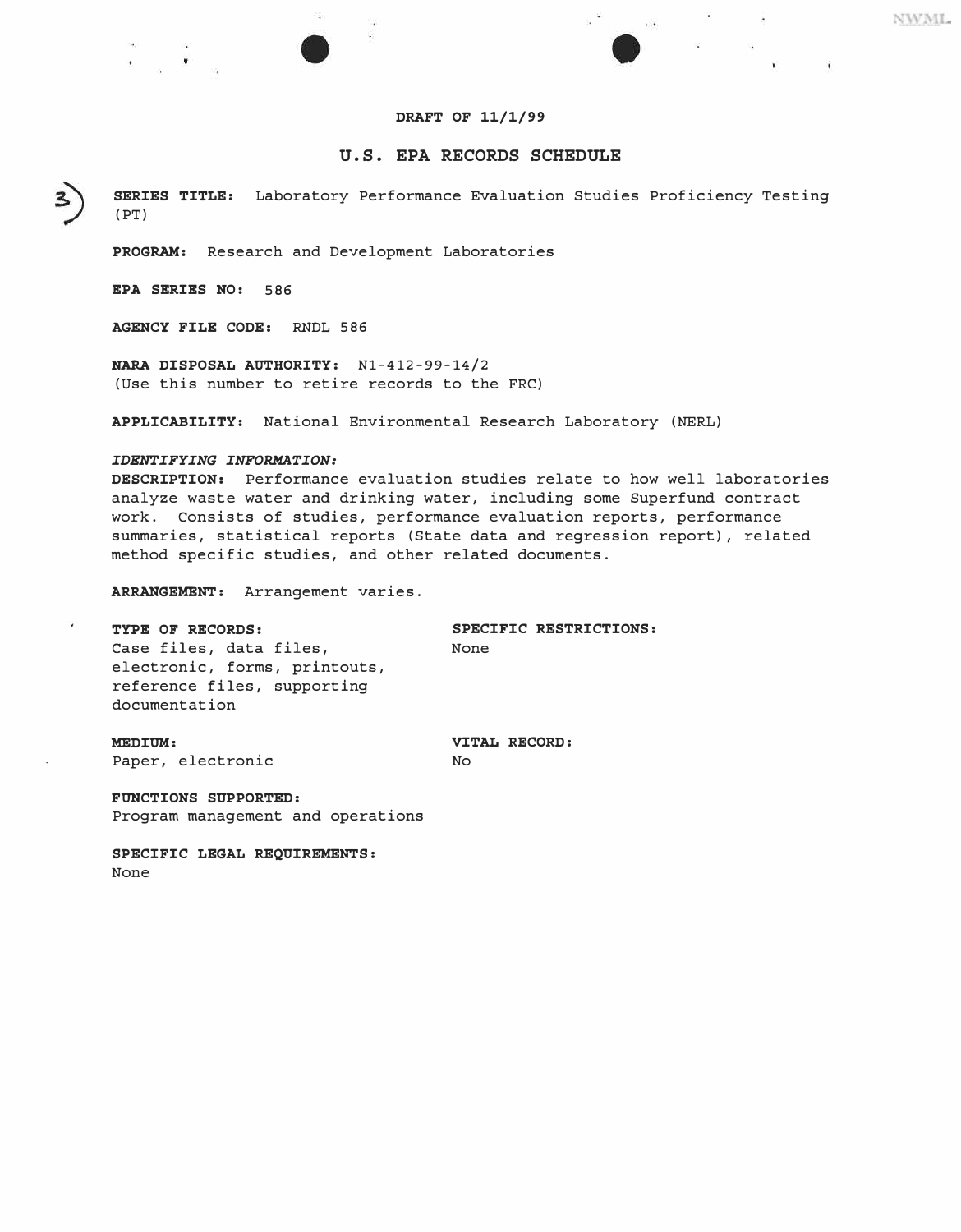*DISPOSITION INFORMATION:*  a. Record copy: Disposable

'" •

**TRANSFER TO FRC PERMITTED:**<br>Yes

b. Electronic versions created by electronic mail and word processing<br>applications: Disposable Mo applications: Disposable

#### *FILE BREAK INSTRUCTIONS:*

a. Break file annually; bring forward active materials.

b. See Disposition Instructions.

#### *DISPOSITION INSTRUCTIONS:*

a. Keep inactive materials in office at least 1 year after file break, then retire to FRC. Destroy when 7 years old.

b. Delete when record copy is generated.

### *APPLICATION GUIDANCE:*

*REASONS FOR DISPOSITION:* Evaluations are done for offices needing an independent evaluation of laboratory performance and work quality. Records provide essential documentation for EPA's responsibility for laboratory accreditation.

*AGENCY-WIDE GUIDANCE:* If copies of studies are incorporated into other records series (e.g., Superfund site files), follow disposition instructions for the related series. The database for the paper records are covered under EPA 173 - Data Files Consisting of Summarized Information.

*PROGRAM OFFICE GUIDANCE/DESCRIPTIVE INFORMATION:* Due to the lack of suitable environmental conditions, electronic records are not sent to the FRC.

*CUSTODIAL INFORMATION: CONTROLLING UNIT: CONTACT POINT:* 

*Location:* Cincinnati, *Mail Code:* 525

Roof Storage Area

*Inclusive Dates:* 1990- *Telephone:* 513-569-7216

*Name:* ORD/NERL *Name:* Paul Britton, John Ortman

*Volume on Hand (Feet):* 339 cu. ft. *Office:* 

*Annual Accumulation:* 20 cu. ft. *Room:* 521, 506B ( *feet or inches)* 

*CONTROL INFORMATION: RELATED ITEMS:* EPA 173